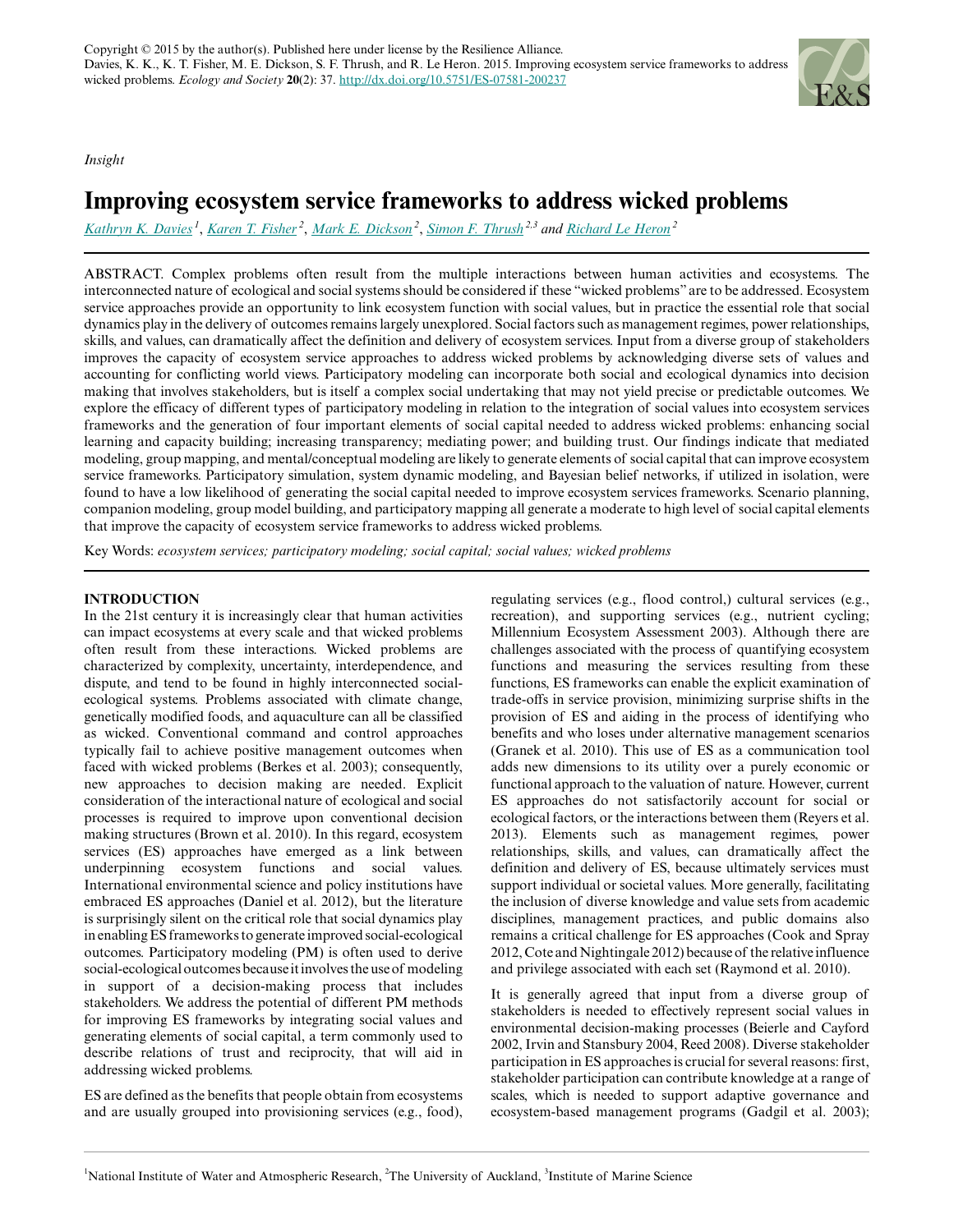second, stakeholder engagement can lead to higher quality and more durable environmental decision making (Millennium Ecosystem Assessment 2005); and third, early and ongoing stakeholder input can improve the efficiency of implementation processes, saving time and money on litigation and political wrangling (Pahl-Wostl and Hare 2004).

Despite the relative consensus that participation in environmental decision making is needed, all types of participation are not necessarily equal. The definition of "participation" is highly variable (e.g., Arnstein 1969, Nelkin and Pollak 1979, Weidemann and Femers 1993), and can refer to the public's passive reception of information generated by decision-making bodies; token forms of consultation such as systems of check-box approval; the collection of public opinion and input through questionnaires, interviews, or focus groups; and the participation of representatives in decision-making processes such as advisory committees (Rowe and Frewer 2000). Regulatory frameworks increasingly require participatory components, but important questions remain regarding the kind of stakeholder input elicited and the ways in which participation is undertaken. Not surprisingly, different forms of participation can produce a variety of results and conclusions regarding their effectiveness in accessing and incorporating societal values into management processes. Selection of participatory tools matters (Lynam et al. 2007): although appropriate tools do not guarantee success, inappropriate tools are likely to detract from it. Prior to choosing appropriate participatory methods for a project, it is important to consider the project objectives, the level of stakeholder engagement required, and to identify relevant stakeholders to include; however, the level of stakeholder engagement is likely to be the primary determining factor when assigning methods (Reed 2008). An advance awareness of the methodological strengths and weaknesses of different approaches can aid interpretation of results (Lynam et al. 2007).

Different types of participation may be appropriate for different circumstances, contexts, and goals, but where wicked problems are concerned, it is likely that participatory processes incorporating technical information, education, and analysis will facilitate more effective long-term resolutions than processes involving cursory forms of participation such as traditional public hearings (Pahl-Wostl and Hare 2004). Certain kinds of participation can also develop critically needed social capital; in addition to relations of trust and reciprocity, this may include the establishment of common rules and norms, and the connectedness of institutions and social networks (Pretty and Ward 2001, Folke et al. 2005). Social capital has been linked to the generation of adaptive governance and management, is often considered to be a critical element that enables collaboration and collective action (Adger 1997, 2003, Berkes and Seixas 2005, Lebel et al. 2006), and is associated with the capacity to resolve wicked problems (Morris et al. 2013). However, social capital does not simply emerge from any type of social interaction. The generation of important elements of social capital such as social learning requires the convergence of appropriate political, institutional, and social contexts, as well as the deployment of particular participatory processes (Tippett et al. 2005).

A clearly defined process of negotiation and communication about what is valuable and appropriate data, information, and knowledge is an essential aspect of any decision making that involves models (Van Wyk et al. 2008). PM is hailed as one of only a few mechanisms that can both facilitate social learning and encourage the multidirectional exchange of information that can impact outcomes (Stringer et al. 2006). PM approaches have also been touted for their ability to incorporate both social and ecological dynamics (Voinov and Bousquet 2010). Additional benefits attributed to PM methods include increasing social capacity, enhancing cross sector collaboration, improving the adaptability of governance and management regimes, identifying the social value of ES, and highlighting the trade-offs associated with alternative scenarios. PM approaches can also provide a heuristic device that enables the development of a common understanding of complex problems (Haag and Kaupenjohann 2001), and a PM model or set of models may enable scenario testing in a virtual world (Prell et al. 2007).

The diversity of the people involved in PM is one of the approach's most important strengths but also one of its primary weaknesses because the variety of power relationships (Reed 2008), opinions, values, emotions, and capacities to process information can be difficult to manage (Prell et al. 2007). PM can also be time consuming and outcomes are not always imminent, which places participatory projects at risk of losing the engagement of participants, managers, or policy makers charged with effecting change (Prell et al. 2007). PM is itself a complex, contingent social process that interacts with institutional structures, knowledge frameworks, and power relationships at different scales. As such, PM can yield unexpected outcomes, and should not be considered a tool that can be applied with precision and predictability. Other PM challenges include accounting for the informal processes that contribute to knowledge generation and the networks that support governance and management (Cook and Spray 2012), and the verification and validation of participatory models (Millington et al. 2011).

We view PM as a way to facilitate outcomes that increase the common good, including but not limited to articulating and improving understanding. We believe that PM is well positioned to improve the capacity of ES frameworks to address wicked problems because of its dual purpose as (1) a method that can integrate social values into decision making frameworks, and (2) a process that can reduce uncertainty and risk by developing particular elements of social capital. This social capacity to cope with change is required for building resilience in social-ecological systems (Folke et al. 2003). PM can generate or enhance qualities that improve the ability of ES frameworks to address wicked problems, but different qualities are emphasized by different PM methods. We explore the capacity of a variety of PM methods to integrate social values into ES frameworks, as well as the proficiency of these methods to develop several important elements of social capital: social learning and social capacity (Pahl-Wostl and Hare 2004, Krueger et al. 2012); transparency (Korfmacher 2001, Granek et al. 2010); the mediation of power (Stringer et al. 2006); and trust (Lebel et al. 2006). The assessment that follows highlights the role for and importance of the social sciences in improving environmental outcomes when problems are wicked.

# **METHODS**

We examine to what extent and under what conditions a range of PM methods, in conjunction with ES approaches, can address wicked problems in highly contested coastal environments. To do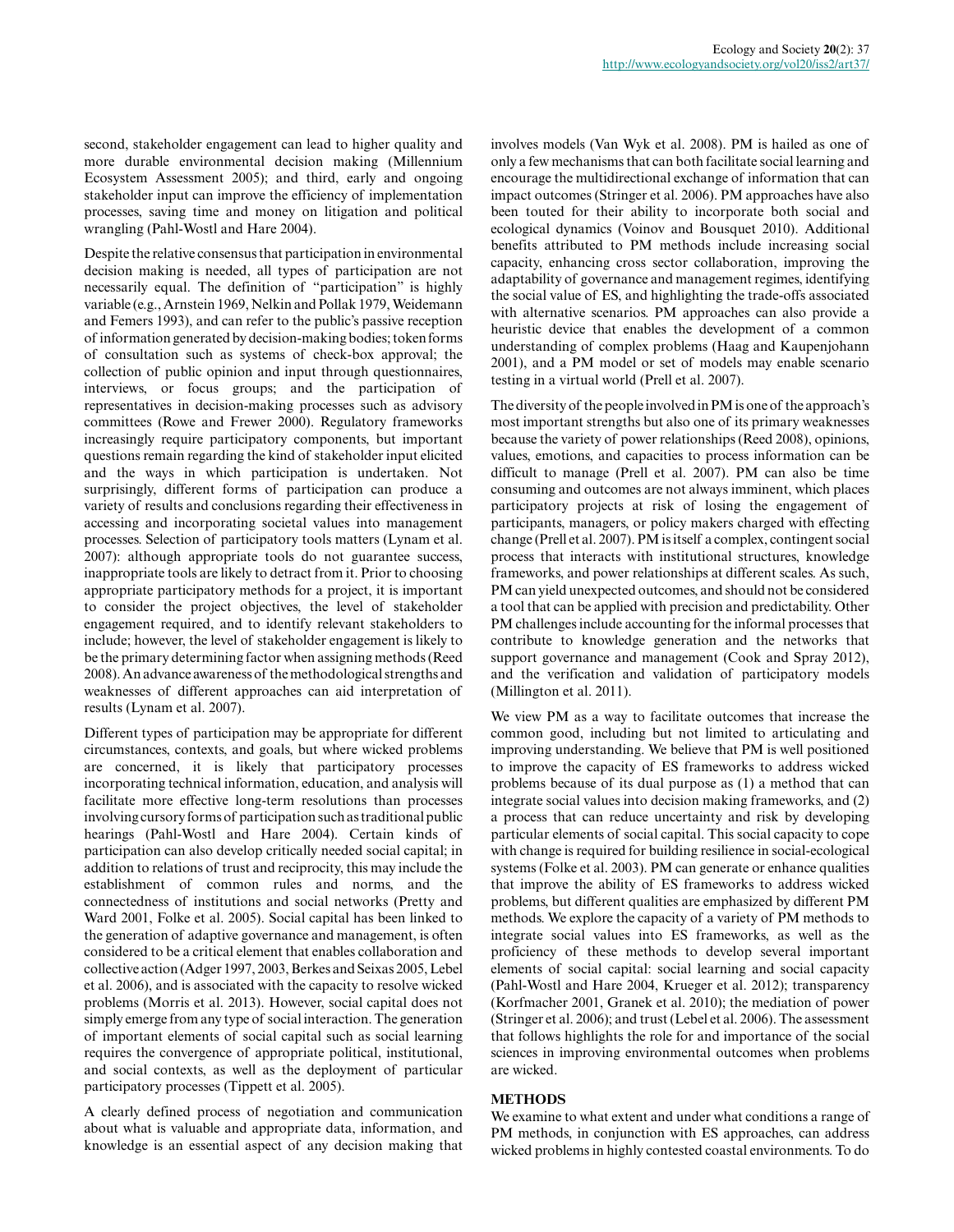this, we surveyed, analyzed, and evaluated selected PM methods that have been utilized in natural resource management and research, where possible in connection with coastal systems and/ or ecosystem services. Similar to the review of participatory tools conducted by Lynam et al. (2007), our process included an extensive literature review and the establishment of a framework for analysis, which involved identifying a set of criteria for evaluating each PM method. Three iterative rounds of discoursebased valuation (Wilson and Howarth 2002) were undertaken to reach consensus regarding appropriate scores for the PM methods and associated social qualities. The first round involved identifying a set of probable PM examples and ensuring their aims and procedures were sufficiently different to be considered, the second round established the particular social qualities needed to contribute to resolving wicked problems, and the third round involved assigning rough criteria and debating appropriate scores. The scores provided in this study are based on our extensive experience as biophysical and social scientists who have engaged stakeholders in modeling exercises in complex coastal environments.

**Fig. 1**. Participatory modeling (PM) types were scored on a scale of  $0 - 1$  ( $0 = Low$ ,  $1 = High$ ), ranked by the average (assuming no weighting), and organized from highest total score (top) to lowest total score (bottom). PM types at the top of the figure are likely to contribute more to the development of ecosystem services (ES) frameworks that can address wicked problems than those located toward the bottom.



We did not consider expert-driven predictive mathematical models in our review, although there is potential to effectively use such approaches within a PM framework. Nevertheless, a wide range of expertise requirements were considered that provided clear pathways for stakeholder input. PM approaches encompassed in our analysis ranged from those that require the participation of an experienced modeler to those that allow a diverse group of participants to contribute to the process of model building with little guidance. The mapping literature generally refers to all methods resulting in a collective spatial representation as "participatory mapping." However, in Table 1 and Figure 1, we include two distinct mapping categories, Group Mapping and Participatory Mapping, because methods that involve individuals in the generation of a collective representation can yield very different outcomes from methods that involve a group.

# **Evaluation criteria**

To improve the capacity of ES frameworks to address wicked problems, a participatory process should engage stakeholders in an interactive and iterative process of information sharing and negotiations (after Tippett et al. 2007, Voinov and Bousquet 2010), while also integrating social values into ES frameworks and developing four important elements of social capital: social learning and social capacity; transparency; the mediation of power; and trust.

Social values must be considered when establishing ES frameworks because these values are connected to current or aspirational activities and can be translated into practices that impact ecosystem function. Culture, history, identity, and subsequently, values, are all intimately connected with the biophysical environment, and are therefore not only associated with social, but also spatial, relationships (Stephenson 2008). Considering the range of values associated with a given area, and their spatial representation and interactions, can help to avoid an irreversible break in this social-ecological connection (Stephenson 2008). Trade-offs among values should be considered prior to making management or governance changes that will impact both social and biophysical space (Brown and Reed 2012). However, Chan et al. (2012) caution against treating all values equally because some cannot reasonably be traded or measured against other values. PM types that scored highly in the integration of social values category (Fig. 1) aim to establish a process that encourages diverse participation, including opportunities for multiple agents to be represented, and emphasizes equal participation from all stakeholders. PM types that received a low score in this category did not include processes that encouraged diversity, considered representation, or managed participation.

Social learning is a process that changes individual thinking and the thinking of the wider social group or community of practice through social interactions (Reed et al. 2010), and social capacity is the ability of a social group, network, or community to respond to feedback due to processes that generate and retain learning, meaning, knowledge, and experience and foster resilience in a social-ecological system (Folke et al. 2003, 2005). The ability to communicate, learn, and respond to feedback regarding the system in question as a social group is a critical element of any ES approach that intends to improve a wicked world (Granek et al. 2010). The ability of social learning and capacity building to develop shared understanding and agreement on which actions can be based is dependent on many factors, however, and should not be taken for granted (Muro and Jeffrey 2008). PM methods that achieved high scores in this category (Fig. 1) encourage social engagement and networking and require information sharing among participants, and the careful consideration of the perspectives of others. Generally, these approaches require face-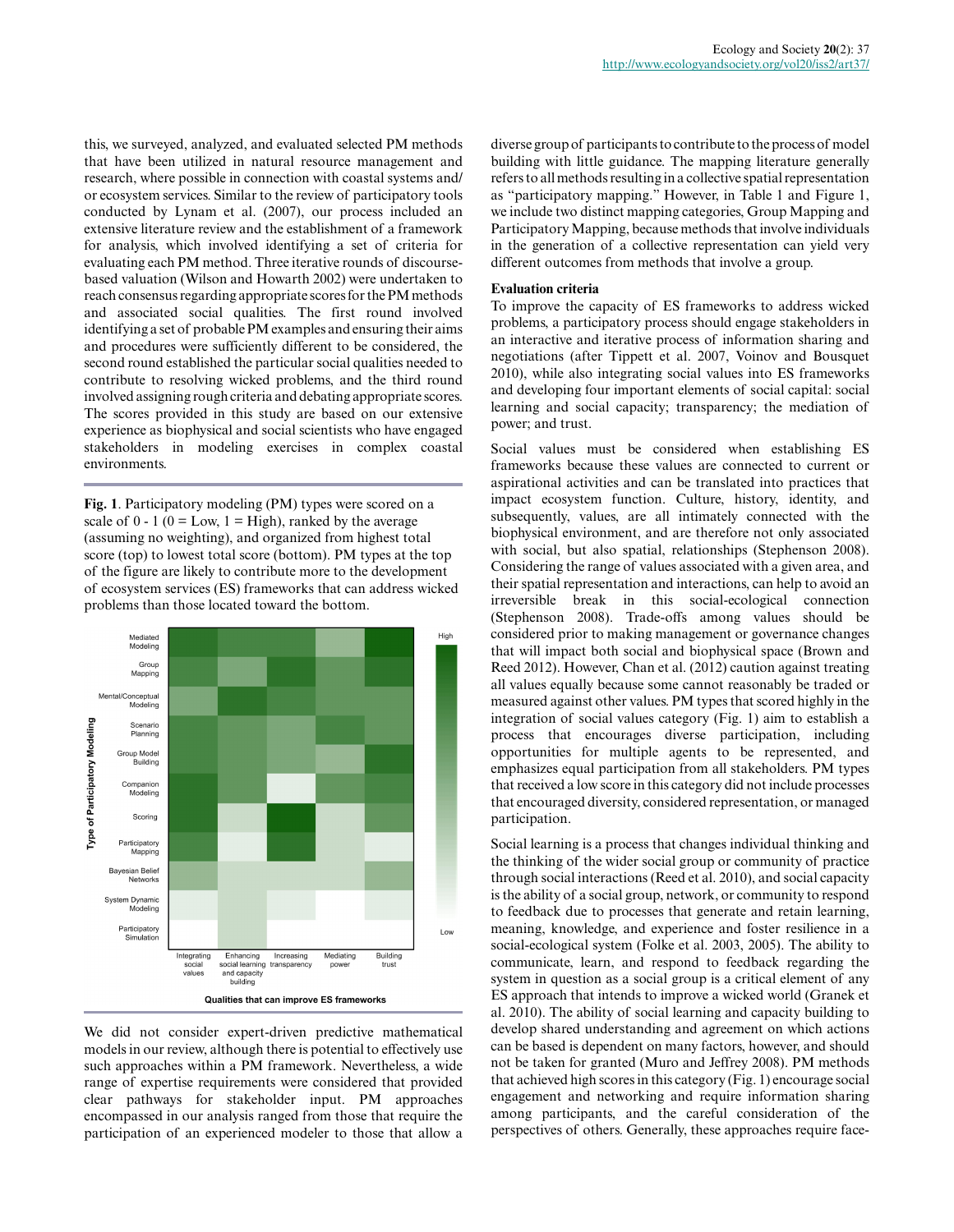| Type of Participatory<br>Modeling         | Description                                                                                                                                                                                                                                                                                                                                                                      | Sources                                                                          |
|-------------------------------------------|----------------------------------------------------------------------------------------------------------------------------------------------------------------------------------------------------------------------------------------------------------------------------------------------------------------------------------------------------------------------------------|----------------------------------------------------------------------------------|
| Mediated Modeling (MM)                    | MM requires intensive participation and commitment; stakeholders must work<br>collectively to develop a dynamic model through the conceptualization, specification,<br>and synthesis stages. Similar to GMB but with a focus on environmental applications.                                                                                                                      | (Van Den Belt 2004,<br>Voinov and Bousquet<br>2010, Videira et al. 2011)         |
| Group Mapping                             | Group mapping is the process of representing spatial relationships among real-world<br>structures or objects undertaken by a group of people who are physically present for<br>the development of a collective representation.                                                                                                                                                   | (Kalibo and Medley 2007)                                                         |
| Mental/Conceptual Modeling                | A simplified representation of reality that enables people to interact with the world;<br>functional rather than complete or accurate because of cognitive limitations. Shared<br>mental models of systems can be developed to support collective decision making.                                                                                                               | (Etienne et al. 2011, Jones<br>et al. 2011)                                      |
| Scenario Planning                         | Scenarios aim to encourage learning about the future/anticipating the unexpected.<br>Useful when uncertainty and complexity are high. Involve developing likely<br>trajectories of important trends, but can also involve developing desired futures/<br>actions needed to achieve them, or be adapted to indicate anticipated pathways and<br>identify key points of influence. | (Peterson et al. 2003,<br>Lynam et al. 2007)                                     |
| Group Model Building<br>(GMB)             | GMB involves a group of stakeholders in building a conceptual model with a<br>facilitator. Modeling is a process of building mutual understanding, defining terms,<br>and sharing ideas and experiences to make key strategic decisions.                                                                                                                                         | (Andersen et al. 2007,<br>Voinov and Bousquet<br>2010)                           |
| Companion Modeling (CM)                   | CM usually involves a combination of agent-based models and role-playing games.<br>The model is constructed with stakeholders; the process aims to be transparent and<br>adaptive. Raising the awareness of stakeholders, including scientists, is a central<br>objective. Social learning, technical, or organizational innovation are expected<br>outcomes.                    | (Souchère et al. 2010,<br>Voinov and Bousquet<br>2010)                           |
| Scoring                                   | Participants distribute counters onto cards, pictures, or other representations of<br>something of value according to the quantitative relationships/values that they<br>associate with it. Clarifies understandings and priorities.                                                                                                                                             | (Sheil and Liswanti 2006,<br>Lynam et al. 2007)                                  |
| Participatory Mapping                     | Participatory mapping is the process of representing spatial relationships among real-<br>world structures or objects undertaken by individuals with the goal of contributing to<br>a collective representation.                                                                                                                                                                 | (Raymond et al. 2009,<br>Bryan et al. 2010, Klain<br>and Chan 2012)              |
| <b>Bayesian Belief Networks</b><br>(BBNs) | BBNs are generally computer software packages that facilitate graphical<br>representation of a question or problem using a set of variables and their joint<br>probability distribution. Capable of utilizing qualitative and quantitative variables,<br>but struggles to handle feedback and represent temporal dynamics.                                                       | (Cain 2001, Lynam et al.<br>2007, Voinov and<br>Bousquet 2010)                   |
| System Dynamic Modeling<br>(SDM)          | SDM tools are generally computer software packages that facilitate the development<br>of representations of a problem or question in what is usually a numerical form.                                                                                                                                                                                                           | (Lynam et al. 2007)                                                              |
| Participatory Simulation (PS)             | Models and simulation games that involve system dynamics. HubNet enables internet<br>users to chat, control the behavior of individual objects or agents, and view<br>aggregated results. However, the settings and rules of the games cannot be modified<br>by participants.                                                                                                    | (Voinov and Bousquet)<br>2010, Netlogo http://ccl.<br>northwestern.edu/netlogo/) |

**Table 1**. Types of participatory modeling that could be utilized in the development, implementation, and improvement of ecosystem services frameworks which aim to address wicked problems.

to-face contact among a participant group. PM methods that received a low score do not require lengthy social contact or the consideration of the values of others.

Transparency is critical to enabling communication among a diverse group of participants and decision makers. A lack of transparency can constitute one of the major factors responsible for failures in communication (McNie 2007) and, therefore, must be considered when aiming to resolve wicked problems. The transparency of a modeling process and the resulting model is intimately linked to the trust that stakeholders place in the PM process and its outputs (Korfmacher 2001), and therefore ways to increase transparency should be considered with care, especially if trust building is a project goal. Documentation, explanation of assumptions, and inspection of components are all techniques that can be used to design for transparency (Fleischmann and Wallace 2005). PM types with high transparency scores (Fig. 1) are generally simple, user-friendly, and flexible. Low scores are associated with the need for technical understanding or expertise to develop, undertake, and understand a specific PM method.

Power is conceived within this paper as being derived from the relations and practices of individuals and groups that produce particular outcomes, favoring some over others (Allen 2003, Castree and MacMillan 2001, Latour 2005). This relational or "network power" does not have to be wielded or exchanged through traditional power struggles, but "can be catalyzed by the mutual benefits vested in effective collaboration" (Juntti et al. 2009:211). Mutually beneficial power exchanges can be encouraged by participatory processes that engage a host of relevant stakeholders and decision makers. However, because power is derived from social relations, and PM is a social process, power mediation should be considered from the inception of a project to address inequalities that may diminish the capacity of participants to meaningfully engage (Reed 2008), to avoid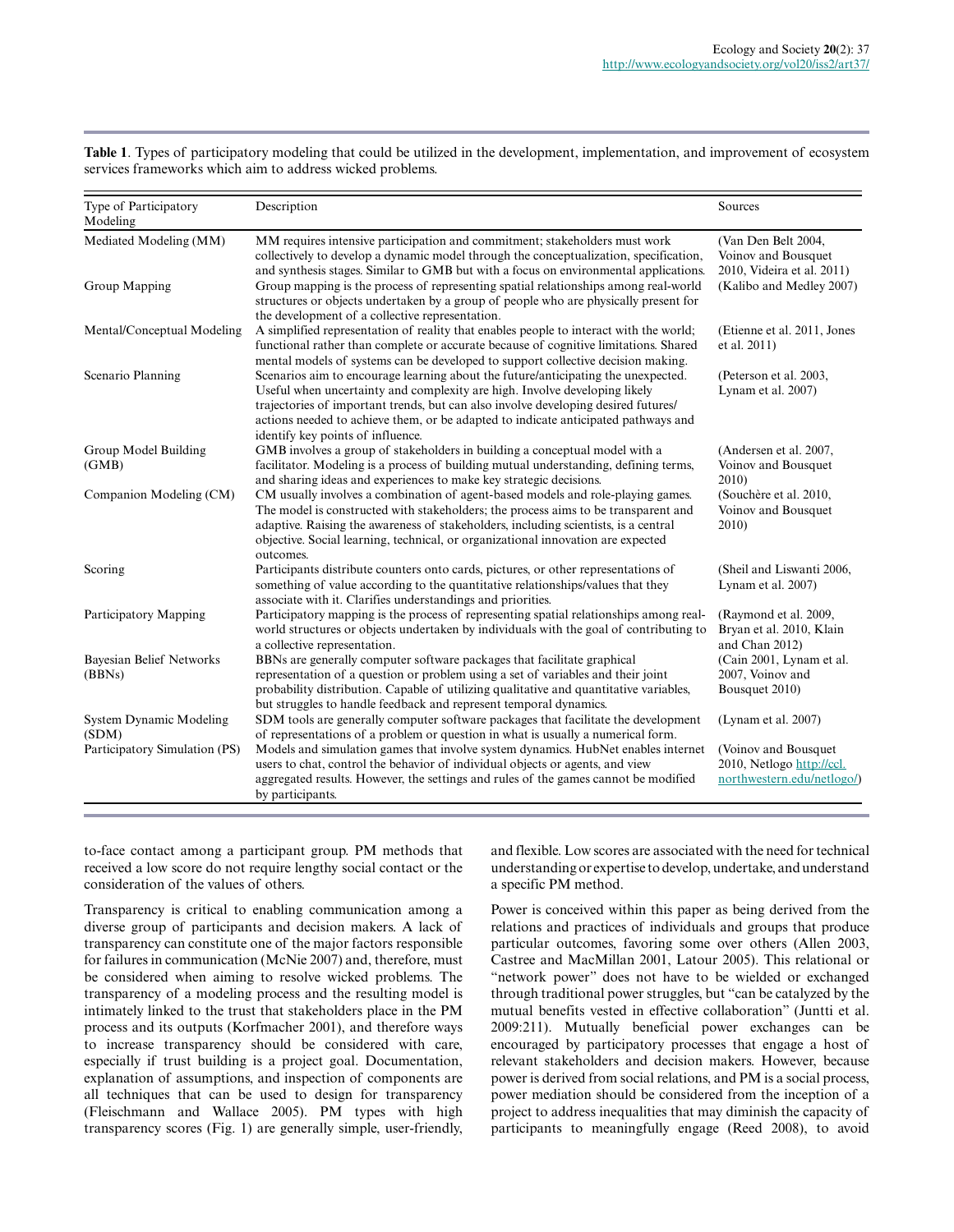engaging only the "usual suspects" (Stringer et al. 2006), and to avoid reinforcing or reproducing existing social structures (Hayward et al. 2004). Establishing fair and equal processes can enable collaboration and the redistribution of power (Shucksmith 2000), but applying participatory approaches in contexts that are characterized by social tensions and power differentials must be carefully considered because of the potential implications for less powerful actors (Becu et al. 2008). Where stakeholders feel their interests cannot be adequately represented, withholding participation may be a good strategy (Hayward et al. 2004). Types of PM with high scores (Fig. 1) encourage interactions among and between participants, organizers, and moderators, and rely on a mediation technique to negotiate power relations. The inclusion of a moderator in the process is a common way to address problems of power, but this is far from infallible (Reed 2008). Types of PM with low scores aim to gather information from participants for use in a model, but do not include a mechanism for facilitating interactions among and between participants, organizers, and moderators because creating a dialogue is not the intention.

Building trust has consistently been identified as necessary to the establishment of management and governance approaches that address wicked problems (Lebel et al. 2006), primarily because "trust lubricates collaboration" (Olsson et al. 2004:83). As Carolan succinctly explains, "we often find truth in those social relations we trust" (2006:327). PM can address both of these elements by establishing a process through which participants develop relationships, thereby building trust and creating the conditions for collaboration that are needed to facilitate improved outcomes for all parties. A process that builds trust is likely to result in high levels of information sharing and tightly knit social networks (Olsson et al. 2006). Enabling the linkages among different networks arguably makes it easier to avoid customary response paths and facilitate flexible or even novel solutions to management problems (Tompkins and Adger 2004). Conversely, highly polarized communities can become locked into undesirable management paths because of pre-existing conflict and mistrust among decision makers (Olsson et al. 2006). For this reason, successful comanagement invariably involves long periods of trust building (Pretty and Ward 2001, Olsson et al. 2004). Many different facets of trust could be considered when aiming to improve ES frameworks. For example, is the emphasis on building trust in the PM process itself, in the model resulting from the process, in the modelers or other experts, or among the participants? Each of these elements of trust were considered in the scoring shown in Figure 1, but high scores are associated with approaches that develop trust in the PM process itself, which we considered necessary for any further trust building to occur. Low scores are associated with processes that do not include any trustbuilding elements, and therefore assume that all participants will co-operate with the process no matter how it is conducted.

## **Evaluation process**

Discourse-based valuation allows small groups to engage in a deliberative process resulting in consensus-based judgements about the values or orderings associated with multiple entities (Lynam et al. 2007). The ordering can use continuous, discrete, or nominal scales, depending on the metric utilized. Because of the lack of established quantitative scales and the inclusion of different variables in our evaluation criteria we used a nominal or

rank-order scale to facilitate comparisons between PM types. We scored PM types on a 10-point scale and then normalized to 0 -  $1 (0 = Low, 1 = High)$ , and applied equal weighting across the ranking criteria (Fig. 1). PM types were organized in Figure 1 from the highest total score (top) to the lowest total score (bottom). The resulting patterns can be read as illustrative of the capacity of different PM types. These results would not be replicated exactly by another group because of contextual differences in experience, but we would expect similar patterns to emerge if the same evaluation criteria were applied to other areas that grapple with wicked problems.

# **RESULTS AND DISCUSSION**

#### **Integrating social values**

The integration of social values into ES frameworks can be achieved by establishing a process that emphasizes participation from a diverse group of stakeholders, including opportunities for nonhuman actors to be represented. Representation is a central concern for the integration of social values because questions of validity can arise if important stakeholders are not included, or if participants are not perceived to be representing the values of the area (see Reed 2008, Lane et al. 2011, and Krueger et al. 2012 for more).

Several types of PM scored highly in this category, with mediated modeling, scoring, and companion modeling scoring slightly higher than other PM types. Mediated modeling (Van Den Belt 2004) provides an initial facilitated brainstorming process that aims to expose a wide range of social values and concerns that are then integrated into a comprehensive problem statement developed and agreed upon by the participants. This is an effective but time-consuming process, and it can struggle with issues of stakeholder representation because of the extensive time commitment required, the strong emphasis on collaboration, and the technical and confusing language periodically utilized in workshops (Van Den Belt 2004). Companion modeling (Voinov and Bousquet 2010) is similarly time consuming but does not usually face the same problems with representation or commitment because it utilizes a combination of agent-based modeling and role-playing games to address resource management challenges, and these less personal approaches may be less threatening to participants than more explicitly collaborative processes. Because companion models are usually developed, at least in part, by modelers in advance of workshops, however, they are unlikely to be as stakeholder-driven as mediated modeling processes, and therefore risk missing the integration of important social values into the approach. Scoring processes (Sheil and Liswanti 2006), meanwhile, require very little time or prior knowledge about an SES to run, and are unlikely to be highly controversial because they do not require extensive collaboration on the topic of social values. They do, however, require participants to listen respectfully to one another's opinions. Scoring can integrate a wide range of social values, but because of the relatively short timeframes required it is less likely to generate the kind of long term outcomes that might be expected to arise from mediated modeling or companion modeling processes.

These three PM methods provide very different ways to integrate social values into ES frameworks, but they all require careful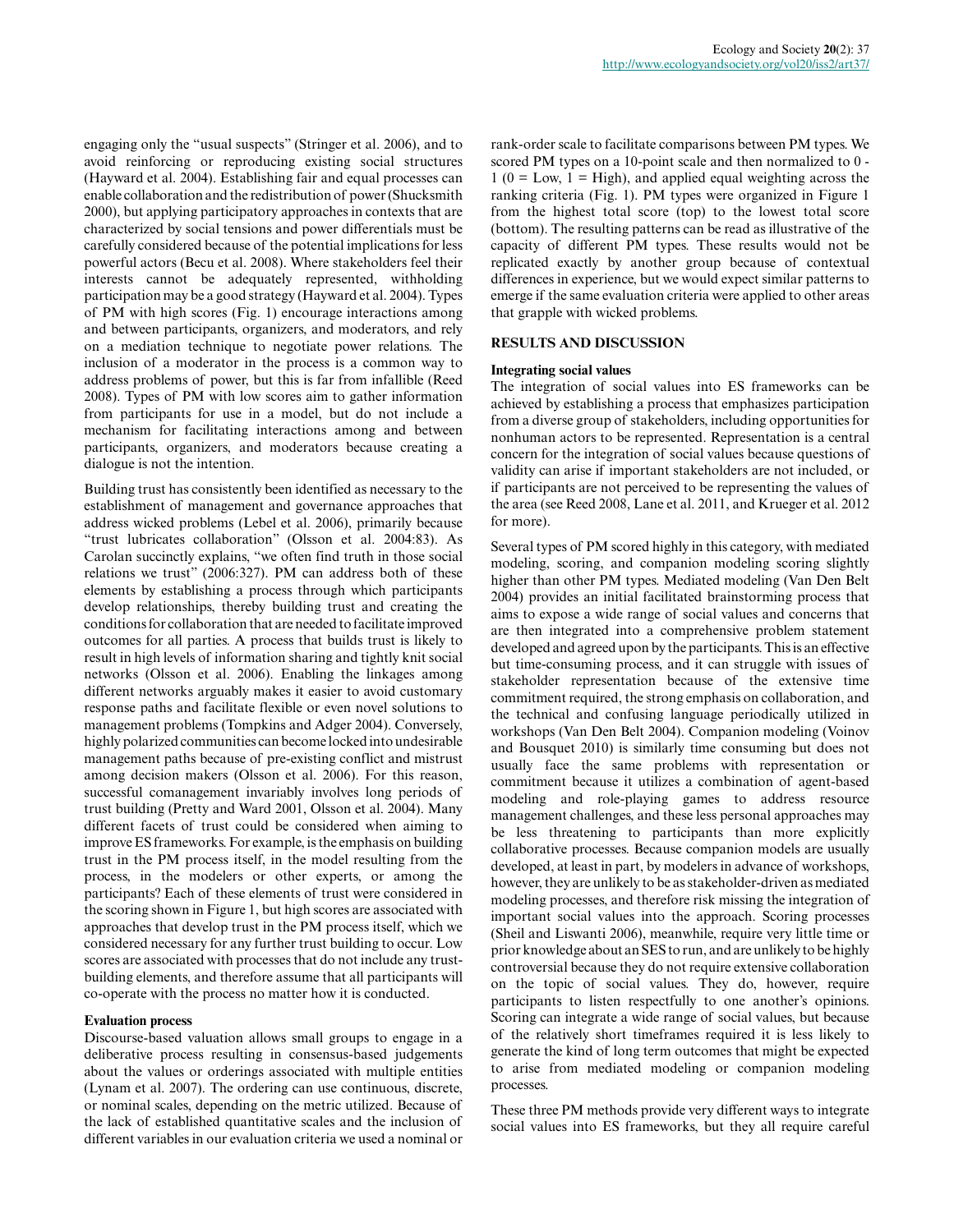examination of a diverse set of social values within a specific context, which can help to reduce uncertainty and illuminate common goals as well as trade-offs. Many of the other PM methods evaluated also scored well in this category, indicating that there are a wide range of PM options for integrating social values into ES frameworks. A process that explores both what is valued and how those values and associated practices impact other stakeholders, including the ecosystem (Cote and Nightingale 2012), can make important contributions to the development of ES frameworks by providing context that may enable coordination, cooperation, and compromise.

#### **Enhancing social learning and capacity building**

Mental/conceptual modeling scored highest in the enhancing social learning and capacity building category, followed by mediated modeling (Fig. 1). Mental/conceptual modeling has been shown to support social learning (Pahl-Wostl and Hare 2004) and to enhance the collective decision making that builds capacity to address wicked problems (Lynam et al. 2002). Where mental/ conceptual modeling is undertaken as a PM initiative, it requires participants to develop a shared mental model of a system that is explicit about details such as key actors, resources, processes, and the interactions between and among these elements in a focal system (Etienne et al. 2011). The level of social interaction required to develop this kind of model is extensive, as is the detail that can emerge from such a process. However, mental/conceptual model elicitation practices are subject to ongoing research and therefore the approach may encounter some methodological challenges (Jones et al. 2011). Mediated modeling has been similarly touted for its ability to generate high levels of social learning and capacity building (Van Den Belt 2004), but requires stakeholders to be open to a more complex modeling process than is needed for stakeholder engagement in mental/conceptual modeling processes.

Scenario planning, group modeling building, and companion modeling share similar scores, whereas group mapping scored slightly lower. These PM methods each encourage social engagement and require information sharing among participants, but group mapping can be undertaken without extensive social interaction occurring if participants choose to avoid it. There is a notable split between the capacity of these first six PM methods, and the last five (scoring, Bayesian belief networks, system dynamic modeling, participatory simulation, and participatory mapping), to enhance social learning and build capacity within the participant group. This distinction is due to the social aspects of the first six methods, which all require extended face-to-face contact and demand that participants consider the perspectives of others through the modeling process. The bottom five methods do not require lengthy social contact or the consideration of the values of others.

Improving ES frameworks to resolve wicked problems necessitates that stakeholders learn about the problems at hand, specifically ecosystem function and the role that underpinning services play in service delivery, so that the trade-offs associated with decision making will be more clearly comprehended and better decisions can be made. This learning can coincide with the development of communication and negotiation skills that are needed to address wicked problems (Turnpenny et al. 2009). PM processes focused on enhancing social learning and capacity

building may also be more likely to capture or generate the informal processes that contribute to knowledge generation and the networks that support adaptive governance and management (Cook and Spray 2012). The results of this study indicate that there are several PM methods that have a high capacity to create situations where stakeholders have to share knowledge to answer a question or resolve a problem (Pahl-Wostl and Hare 2004), and several that do not. This suggests that if social learning and capacity building are priorities, PM methods should be chosen with care, as some methods will encourage the generation of these qualities more readily than others.

#### **Increasing transparency**

All three of the PM methods that scored highest in the transparency category in Figure 1 are relatively simple processes that require little to no technical experience on the part of the participants. Participatory mapping, group mapping, and scoring all received high marks for transparency because of their userfriendliness, openness, and flexibility (Korfmacher 2001). The PM methods that scored lowest in the transparency category were participatory simulation, system dynamic modeling, Bayesian belief networks, and companion modeling, all of which require technical expertise to develop and undertake, and a high level of technical literacy for participants to comprehend.

The transparency of a modeling process and the resulting model is intimately linked to the trust that stakeholders place in the PM process and its outputs (Korfmacher 2001). However, it is possible to have a high level of transparency and yet build little trust, as illustrated by the participatory mapping category, which scored among the highest in the transparency category, but because it is not undertaken as part of a group, could not possibly build trust as effectively as methods that require group participation, such as group mapping.

These results clearly indicate that the PM methods associated with the highest levels of transparency are the simplest methods; those that do not require extensive technical expertise or time commitments on the part of participants. This finding is important to consider when developing ES frameworks because it is tempting to choose more complex PM processes that produce more detailed results, under the assumption that these will contribute to better outcomes. However, a transparent PM process is more likely to produce outputs that are supported by participants and the wider community, because the process builds trust in output validity and reasonableness (Yearley 2006), while also developing trust among participants (Granek et al. 2010). In some cases, model transparency might be exchanged for more detailed model outputs, but if stakeholders and decision makers do not trust a complicated model, they may be less likely to utilize its information (Primmer and Furman 2012), so this choice must be undertaken with care and, ideally, consultation. In most participatory situations, a simple model that can be communicated clearly is more useful than a complex model that lacks transparency, has narrow applications, high data costs, and more uncertainty (Brown Gaddis et al. 2010).

#### **Mediating power**

Scenario planning scored the highest in the power mediation category in Figure 1 because this type of PM encourages facilitated interactions among organizers, participants, and moderators. However, where invented futures are all that is at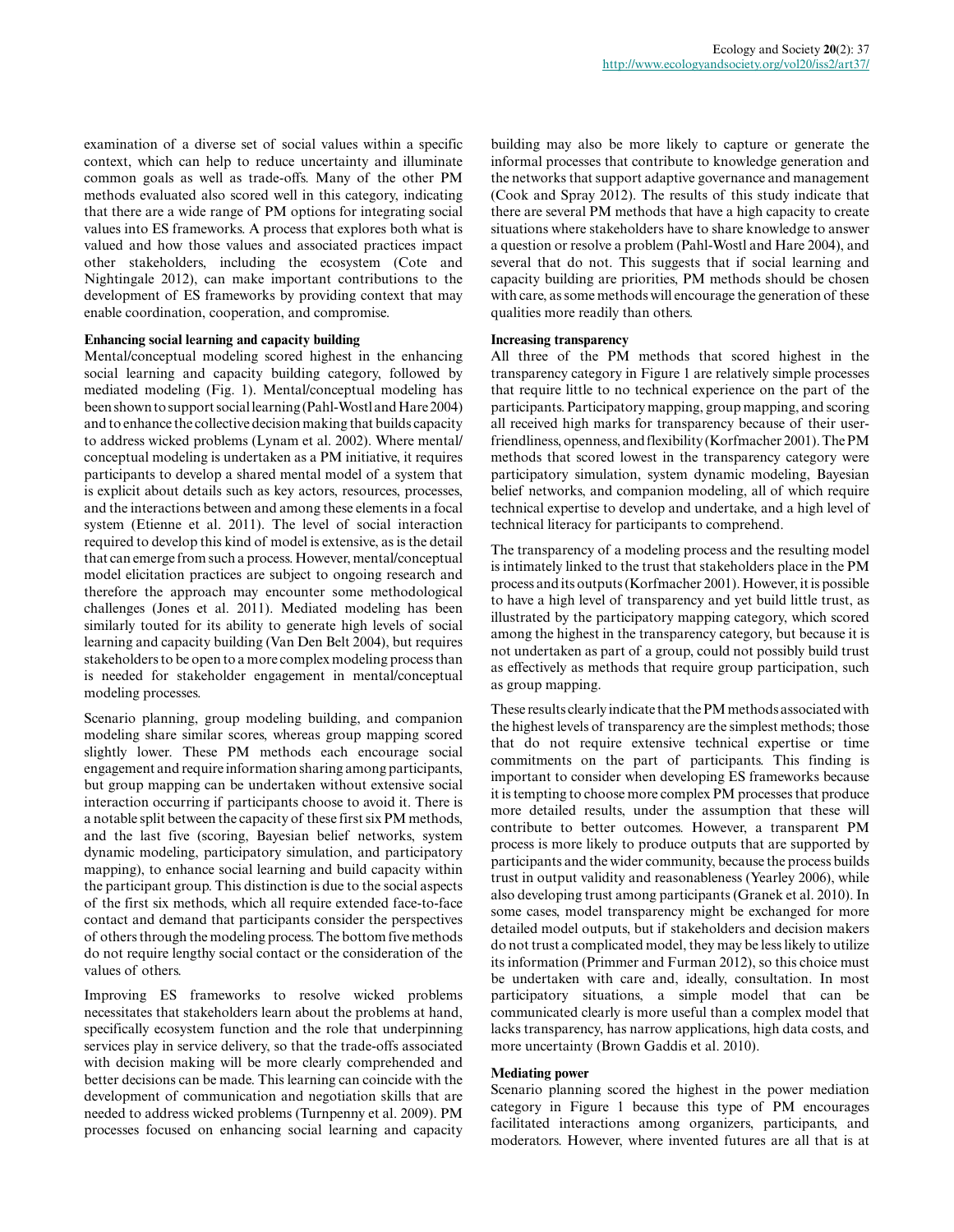stake, the management of power and expectations is likely to be slightly easier than in other kinds of PM that are associated with real outcomes. Although scenario planning scored the highest of all the PM methods considered in this study, and several other PM methods provided some framework for power mediation, none of the PM methods yielded particularly promising results in terms of their capacity to mediate power. Similar to the distinct divisions in the enhancing social learning and capacity building category, PM methods are sharply divided in Figure 1 between those that provide some form of power mediation and those that do not, suggesting that extra care should be taken in the choice of PM methods if power issues among participants are anticipated to be a concern.

The lack of well-structured power mediation processes in many PM methods is a problem that should be considered carefully when designing any participatory approach. This raises particular concerns for the application of PM methods in the context of improving ES frameworks, because where this approach is of interest, there are likely to be high levels of conflict and preexisting power imbalances. These can be maintained or even exacerbated by processes that do not carefully consider how power will be mediated among participants, organizers, and any others involved in the process. Providing a voice to all participants increases the likelihood that the PM process will be perceived as fair and valid (Tippett et al. 2007), and will provide opportunities to review existing power structures and enhance social learning (Stringer et al. 2006). The ways in which the participant group mediates the boundaries among themselves and their respective outside interests and identities is a key component of how successful a participatory project may be perceived to be (Pahl-Wostl et al. 2007).

## **Building trust**

Mediated modeling scored highest in the trust building category, followed closely by group mapping and group model building. Trust in these three PM processes and their resulting models is fostered by including stakeholders in model development. This approach generally requires a simple, elegant model interface that allows a diverse group of stakeholders to clearly comprehend the structure of the model and all of its associated variables (Korfmacher 2001). Increasing stakeholder comprehension of the modeling process and input into model development can lead to improved model outputs as well as increased stakeholder trust in those outputs (Yearley 2006). Trust among participants and researchers can be developed by outlining clear goals and expected outcomes, and by involving stakeholders throughout all stages of a project, including defining process outcomes, thus creating a safe space for communication (Reed 2008). The opportunity to improve the welfare of all parties involved is also a critical element of trust building (Ostrom and Ahn 2009), and therefore managing participant expectations in relation to outcomes should be considered before beginning a study that intends to build trust (Lane et al. 2011). For example, the use or anticipated use of research findings in ways inconsistent with participant hopes can cause a breach of trust. The role of particular kinds of outcomes in the process of trust building is not clear from the literature; whether more trust is generated when working with high stakes or low stakes outcomes needs to be explored further (Kolkman et al. 2005).

This study indicates that the more involved a group of participants is in the process of modeling, the more they will trust the model outputs, and each other. Similar to the transparency results, this finding has important implications for the improvement of ES frameworks because it suggests that although complex models may seem preferable in some respects, if a model is to be believed and utilized, it is best to include stakeholders in its development.

# **CONCLUSIONS**

Attempts to address the wicked problems of the 21st century must account for the interactional nature of ecological and social processes. Ecosystem service frameworks provide a link between the social and the ecological, but have largely failed to consider the critical role that social dynamics play in generating outcomes. Participatory modeling can improve ES frameworks by integrating social values and generating four critical elements of social capital: enhancing social learning and capacity building. increasing transparency, mediating power, and building trust. These qualities are needed to generate outcomes such as communicating, learning, and responding to feedback regarding the system in question as a social group, factors that can contribute to policy enactment and management changes that enhance the common good. To our knowledge, this is the first paper that has considered a range of PM processes in conjunction with the agency of their attributes.

Our findings, summarized in Figure 1, indicate that mediated modeling, group mapping, and mental/conceptual modeling have a high likelihood of generating a range of characteristics that encourage the establishment or improvement of ES frameworks, while participatory simulation, system dynamic modeling, and Bayesian belief networks have a low likelihood of generating these characteristics if utilized in isolation. Scoring, scenario planning, companion modeling, group model building, and participatory mapping all generate a moderate to high level of characteristics that improve the capacity of ES frameworks to address wicked problems. However, different PM types produce varying degrees of each characteristic, so project and participant needs and goals must be carefully considered when choosing PM methods. None of the types of PM considered in this paper are ideal for all situations; each is to some degree context dependent. Additionally, many of the qualities discussed here are interrelated and therefore benefits, or problems, in one area may affect other aspects of the process. In most participatory situations, however, a simple model that can be communicated clearly is more useful than a complex model associated with greater uncertainty. These challenges can only be met through active and ongoing experimentation in the very real, and very wicked, world.

# *Responses to this article can be read online at:* [http://www.ecologyandsociety.org/issues/responses.](http://www.ecologyandsociety.org/issues/responses.php/7581) [php/7581](http://www.ecologyandsociety.org/issues/responses.php/7581)

# **Acknowledgments:**

*We would like to thank all those who participated in and assisted with the Manukau Harbour Ecosystem Services Workshops held in 2012, and the National Institute of Water and Atmospheric*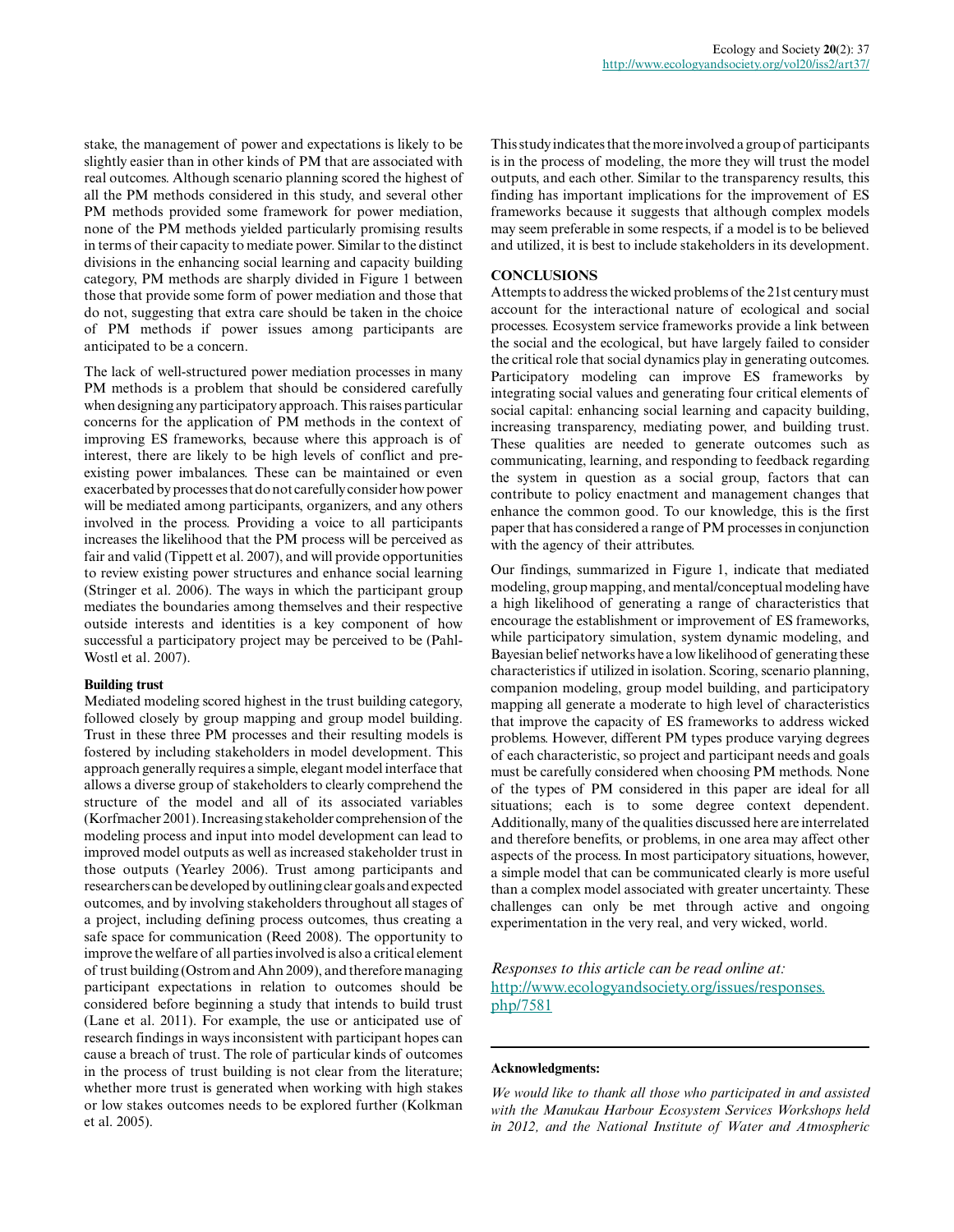*Research (NIWA) under Coasts and Oceans Research Programme 3 for providing funding for this research.*

# **LITERATURE CITED**

Adger, W. N. 1997. Sustainability and social resilience in coastal resource use. *CSERGE Working Paper GEC 97-23.* The Centre for Social and Economic Research on the Global Environment, School of Environmental Sciences, University of East Anglia, Norwich, UK. [online] URL: [http://www.cserge.ac.uk/publications/](http://www.cserge.ac.uk/publications/cserge-working-paper/gec-1997-23-sustainability-and-social-resilience-coastal-resource-) [cserge-working-paper/gec-1997-23-sustainability-and-social-resilience](http://www.cserge.ac.uk/publications/cserge-working-paper/gec-1997-23-sustainability-and-social-resilience-coastal-resource-)[coastal-resource-](http://www.cserge.ac.uk/publications/cserge-working-paper/gec-1997-23-sustainability-and-social-resilience-coastal-resource-)

Adger, W. N. 2003. Social capital, collective action, and adaptation to climate change. *Economic Geography* 79:387-404. [http://dx.doi.org/10.1111/j.1944-8287.2003.tb00220.x](http://dx.doi.org/10.1111%2Fj.1944-8287.2003.tb00220.x)

Allen, J. 2003. *Lost geographies of power.* Blackwell, Oxford, UK. [http://dx.doi.org/10.1002/9780470773321](http://dx.doi.org/10.1002%2F9780470773321) 

Andersen, D. F., J. A. M. Vennix, G. P. Richardson, and E. A. J. A. Rouwette. 2007. Group model building: problem structing, policy simulation and decision support. *Journal of the Operational Research Society* 58(5):691-694. [http://dx.doi.org/10.1057/](http://dx.doi.org/10.1057%2Fpalgrave.jors.2602339) [palgrave.jors.2602339](http://dx.doi.org/10.1057%2Fpalgrave.jors.2602339) 

Arnstein, S. R. 1969. A ladder of citizen participation. *Journal of the American Institute of Planners* 35:216-224. [http://dx.doi.](http://dx.doi.org/10.1080%2F01944366908977225) [org/10.1080/01944366908977225](http://dx.doi.org/10.1080%2F01944366908977225) 

Becu, N., A. Neef, P. Schreinemachers, and C. Sangkapitux. 2008. Participatory computer simulation to support collective decisionmaking: potential and limits of stakeholder involvement. *Land Use Policy* 25:498-509. [http://dx.doi.org/10.1016/j.landusepol.2007.11.002](http://dx.doi.org/10.1016%2Fj.landusepol.2007.11.002)

Beierle, T. C., and J. Cayford. 2002. *Democracy in practice: public participation in environmental decisions.* Resources for the Future, Washington, D.C., USA.

Berkes, F., J. Colding, and C. Folke. 2003. Introduction. Pages 1-30 *in* F. Berkes, J. Colding, and C. Folke, editors. *Navigating social-ecological systems: building resilience for complexity and change.* Cambridge University Press, Cambridge, UK. [http://dx.](http://dx.doi.org/10.1017%2Fcbo9780511541957.003) [doi.org/10.1017/cbo9780511541957.003](http://dx.doi.org/10.1017%2Fcbo9780511541957.003)

Berkes, F., and C. S. Seixas. 2005. Building resilience in lagoon social-ecological systems: a local-level perspective. *Ecosystems* 8:967-974. [http://dx.doi.org/10.1007/s10021-005-0140-4](http://dx.doi.org/10.1007%2Fs10021-005-0140-4) 

Brown, G. G., and P. Reed. 2012. Social landscape metrics: measures of understanding place values from Public Participation Geographic Information Systems (PPGIS). *Landscape Research* 37(1):73-90. [http://dx.doi.org/10.1080/01426397.2011.591487](http://dx.doi.org/10.1080%2F01426397.2011.591487) 

Brown Gaddis, E. J., H. Harp Falk, C. Ginger, and A. Voinov. 2010. Effectiveness of a participatory modeling effort to identify and advance community water resource goals in St. Albans, Vermont. *Environmental Modelling & Software* 25(11):1428-1438. [http://dx.doi.org/10.1016/j.envsoft.2009.06.004](http://dx.doi.org/10.1016%2Fj.envsoft.2009.06.004) 

Brown, V. A., P. M. Deane, J. A. Harris and J. Y. Russell. 2010. Towards a just and sustainable future. Pages 3-15 *in* V. A. Brown, J. A. Harris, and J. Y. Russell, editors. *Tackling wicked problems: through the transdisciplinary imagination.* Earthscan, London, UK.

Bryan, B. A., C. M. Raymond, N. D. Crossman, and D. Hatton MacDonald. 2010. Targeting the management of ecosystem services based on social values: where, what, and how? *Landscape and Urban Planning* 97:111-122. [http://dx.doi.org/10.1016/j.](http://dx.doi.org/10.1016%2Fj.landurbplan.2010.05.002) [landurbplan.2010.05.002](http://dx.doi.org/10.1016%2Fj.landurbplan.2010.05.002) 

Cain, J. 2001. *Planning improvements in natural resource management: guidelines for using Bayesian networks to support the planning and management of development programmes in the water sector and beyond.* Centre for Ecology & Hydrology, Wallingford, UK. [online] URL:<http://nora.nerc.ac.uk/9461/>

Carolan, M. S. 2006. Social change and the adoption and adaptation of knowledge claims: whose truth do you trust in regard to sustainable agriculture? *Agriculture and Human Values* 23:325-339. [http://dx.doi.org/10.1007/s10460-006-9006-4](http://dx.doi.org/10.1007%2Fs10460-006-9006-4)

Castree, N., and T. MacMillan. 2001. Dissolving dualisms: actor networks and the reimagination of nature. Pages 208-224 *in* N. Castree and B. Braun, editors. *Social nature: theory, practice and politics.* Blackwell, Oxford, UK.

Chan, K. M. A., T. Satterfield, and J. Goldstein. 2012. Rethinking ecosystem services to better address and navigate cultural values. *Ecological Economics* 74:8-18. [http://dx.doi.org/10.1016/j.](http://dx.doi.org/10.1016%2Fj.ecolecon.2011.11.011) [ecolecon.2011.11.011](http://dx.doi.org/10.1016%2Fj.ecolecon.2011.11.011) 

Cook, B. R., and C. J. Spray. 2012. Ecosystem services and integrated water resource management: different paths to the same end? *Journal of Environmental Management* 109:93-100. [http://dx.doi.org/10.1016/j.jenvman.2012.05.016](http://dx.doi.org/10.1016%2Fj.jenvman.2012.05.016)

Cote, M., and A. J. Nightingale. 2012. Resilience thinking meets social theory: situating social change in socio-ecological systems (SES) research. *Progress in Human Geography* 36(4):475-489. [http://dx.doi.org/10.1177/0309132511425708](http://dx.doi.org/10.1177%2F0309132511425708)

Daniel, T. C., A. Muhar, A. Arnberger, O. Aznar, J. W. Boydd, K. M. A. Chan, R. Costanza, T. Elmqvist, C. G. Flint, P. H. Gobster, A. Grêt-Regamey, R. Lave, S. Muhar, M. Penker, R. G. Ribe, T. Schauppenlehner, T. Sikor, I. Soloviy, M. Spierenburg, K. Taczanowska, J. Tam, and A. von der Dunk. 2012. Contributions of cultural services to the ecosystem services agenda. *Proceedings of the National Academy of Sciences* 109(23):8812-8819.

Etienne, M., D. R. Du Toit and S. Pollard. 2011. ARDI: a coconstruction method for participatory modeling in natural resources management. *Ecology and Society* 16(1): 44. [online] URL:<http://www.ecologyandsociety.org/vol16/iss1/art44/>

Fleischmann, K. R., and W. A. Wallace. 2005. A covenant with transparency: opening the black box of models. *Communications of the ACM* 48(5):93-97. [http://dx.doi.org/10.1145/1060710.1060715](http://dx.doi.org/10.1145%2F1060710.1060715) 

Folke, C., J. Colding, and F. Berkes. 2003. Synthesis: building resilience and adaptive capacity in social-ecological systems. Pages 352-387 *in* F. Berkes, J. Colding, and C. Folke, editors. *Navigating social-ecological systems: building resilience for complexity and change.* Cambridge University Press, Cambridge, UK. [http://dx.doi.org/10.1017/cbo9780511541957.020](http://dx.doi.org/10.1017%2Fcbo9780511541957.020)

Folke, C., T. Hahn, P. Olsson, and J. Norberg. 2005. Adaptive governance of social-ecological systems. *Annual Review of Environment and Resources* 30:441-473. [http://dx.doi.org/10.1146/](http://dx.doi.org/10.1146%2Fannurev.energy.30.050504.144511) [annurev.energy.30.050504.144511](http://dx.doi.org/10.1146%2Fannurev.energy.30.050504.144511)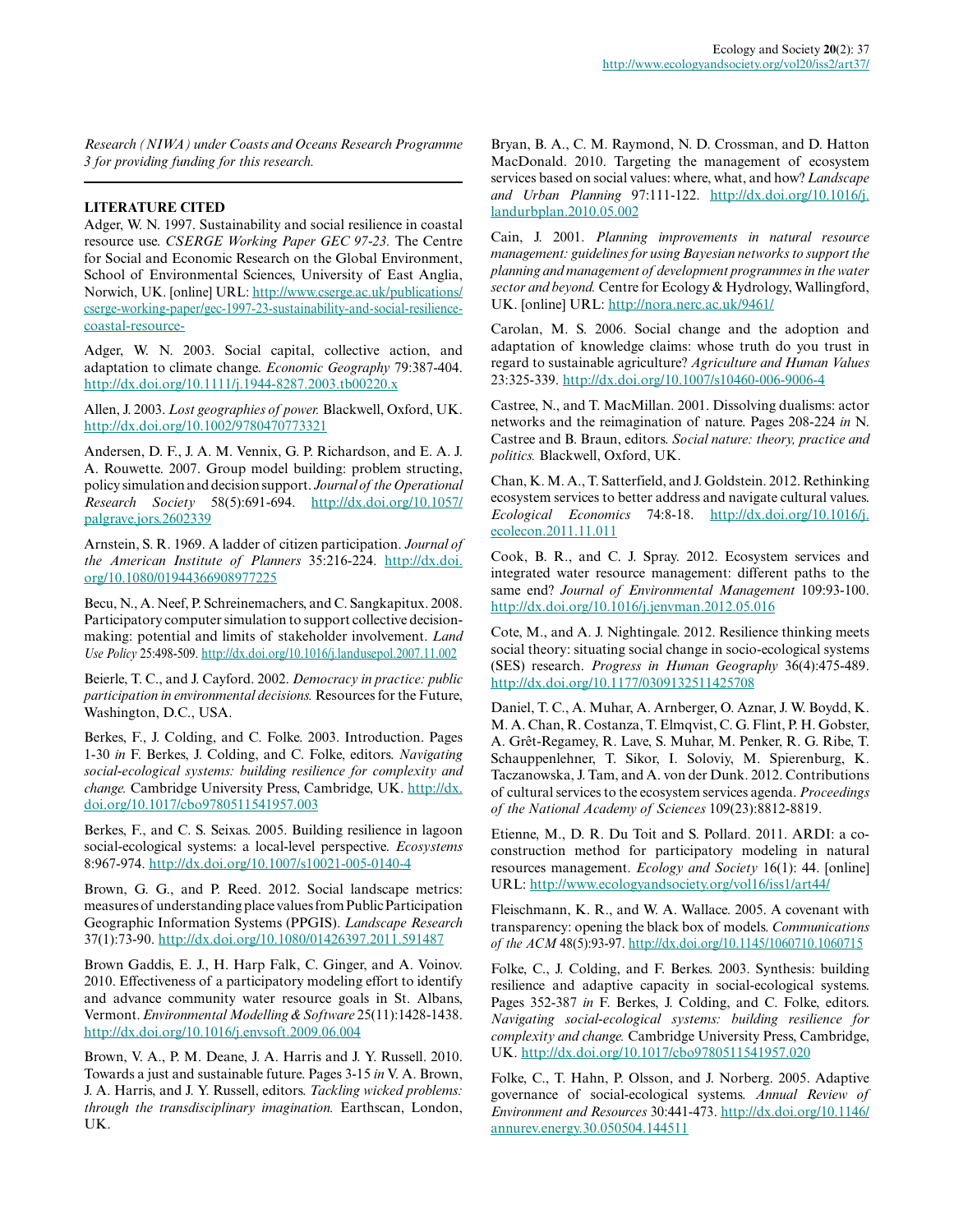Gadgil, M., P. Olsson, F. Berkes, and C. Folke. 2003. Exploring the role of local ecological knowledge in ecosystem management: three case studies. Pages 189-209 *in* F. Berkes, J. Colding, and C. Folke, editors. *Navigating social-ecological systems: building resilience for complexity and change.* Cambridge University Press, Cambridge, UK. [http://dx.doi.org/10.1017/cbo9780511541957.013](http://dx.doi.org/10.1017%2Fcbo9780511541957.013) 

Granek, E. F., S. Polasky, C. V. Kappel, D. J. Reed, D. M. Stoms, E. W. Koch, C. J. Kennedy, L. A. Cramer, S. D. Hacker, E. B. Barbier, S. Aswani, M. Ruckelshaus, G. M. E. Perillo, B. R. Silliman, N. Muthiga, D. Bael, and E. Wolanski. 2010. Ecosystem services as a common language for coastal ecosystem-based management. *Conservation Biology* 24(1):207-216. [http://dx.doi.](http://dx.doi.org/10.1111%2Fj.1523-1739.2009.01355.x) [org/10.1111/j.1523-1739.2009.01355.x](http://dx.doi.org/10.1111%2Fj.1523-1739.2009.01355.x)

Haag, D., and M. Kaupenjohann. 2001. Parameters, prediction, post-normal science and the precautionary principle—a roadmap for modelling for decision-making. *Ecological Modelling* 144:45-60. [http://dx.doi.org/10.1016/S0304-3800\(01\)00361-1](http://dx.doi.org/10.1016%2FS0304-3800%2801%2900361-1) 

Hayward, C., L. Simpson, and L. Wood. 2004. Still left out in the cold: problematising participatory research and development. *Sociologia Ruralis* 44(1):95-108. [http://dx.doi.org/10.1111/](http://dx.doi.org/10.1111%2Fj.1467-9523.2004.00264.x) [j.1467-9523.2004.00264.x](http://dx.doi.org/10.1111%2Fj.1467-9523.2004.00264.x)

Irvin, R. A., and J. Stansbury. 2004. Citizen participation in decision making: is it worth the effort? *Public Administration Review* 64(1):55-65. [http://dx.doi.org/10.1111/j.1540-6210.2004.00346.](http://dx.doi.org/10.1111%2Fj.1540-6210.2004.00346.x) [x](http://dx.doi.org/10.1111%2Fj.1540-6210.2004.00346.x)

Jones, N. A., H. Ross, T. Lynam, P. Perez, and A. Leitch. 2011. Mental models: an interdisciplinary synthesis of theory and methods. *Ecology and Society* 16(1): 46. [online] URL: [http://](http://www.ecologyandsociety.org/vol16/iss1/art46/) [www.ecologyandsociety.org/vol16/iss1/art46/](http://www.ecologyandsociety.org/vol16/iss1/art46/)

Juntti, M., D. Russel, and J. Turnpenny. 2009. Evidence, politics and power in public policy for the environment. *Environmental Science & Policy* 12:207-215. [http://dx.doi.org/10.1016/j.](http://dx.doi.org/10.1016%2Fj.envsci.2008.12.007) [envsci.2008.12.007](http://dx.doi.org/10.1016%2Fj.envsci.2008.12.007) 

Kalibo, H. W., and K. E. Medley. 2007. Participatory resource mapping for adaptive collaborative management at Mt. Kasigau, Kenya. *Landscape and Urban Planning* 82:145-158. [http://dx.doi.](http://dx.doi.org/10.1016%2Fj.landurbplan.2007.02.005) [org/10.1016/j.landurbplan.2007.02.005](http://dx.doi.org/10.1016%2Fj.landurbplan.2007.02.005)

Klain, S. C., and K. M. A. Chan. 2012. Navigating coastal values: participatory mapping of ecosystem services for spatial planning. *Ecological Economics* 82:104-113. [http://dx.doi.org/10.1016/j.](http://dx.doi.org/10.1016%2Fj.ecolecon.2012.07.008) [ecolecon.2012.07.008](http://dx.doi.org/10.1016%2Fj.ecolecon.2012.07.008) 

Kolkman, M. J., M. Kok, and A. van der Veen. 2005. Mental model mapping as a new tool to analyse the use of information in decision-making in integrated water management. *Physics and Chemistry of the Earth* 30:317-332. [http://dx.doi.org/10.1016/j.](http://dx.doi.org/10.1016%2Fj.pce.2005.01.002) [pce.2005.01.002](http://dx.doi.org/10.1016%2Fj.pce.2005.01.002)

Korfmacher, K. S. 2001. The politics of participation in watershed modeling. *Environmental Management* 27(2):161-176. [http://dx.](http://dx.doi.org/10.1007%2Fs002670010141) [doi.org/10.1007/s002670010141](http://dx.doi.org/10.1007%2Fs002670010141)

Krueger, T., T. Page, K. Hubacek, L. Smith, and K. Hiscock. 2012. The role of expert opinion in environmental modelling. *Environmental Modelling & Software* 36:4-18. [http://dx.doi.](http://dx.doi.org/10.1016%2Fj.envsoft.2012.01.011) [org/10.1016/j.envsoft.2012.01.011](http://dx.doi.org/10.1016%2Fj.envsoft.2012.01.011)

Lane, S. N., N. Odoni, C. Landström, S. J. Whatmore, N. Ward, and S. Bradley. 2011. Doing flood risk science differently: an experiment in radical scientific method. *Transactions of the Institute of British Geographers* 36:15-36. [http://dx.doi.](http://dx.doi.org/10.1111%2Fj.1475-5661.2010.00410.x) [org/10.1111/j.1475-5661.2010.00410.x](http://dx.doi.org/10.1111%2Fj.1475-5661.2010.00410.x)

Latour, B. 2005. *Politics of nature: how to bring the sciences into democracy.* Harvard University Press, London, UK.

Lebel, L., J. M. Anderies, B. Campbell, C. Folke, S. Hatfield-Dodds, T. P. Hughes, and J. Wilson. 2006. Governance and the capacity to manage resilience in regional social-ecological systems. *Ecology and Society* 11(1): 19. [online] URL: [http://www.](http://www.ecologyandsociety.org/vol11/iss1/art19/) [ecologyandsociety.org/vol11/iss1/art19/](http://www.ecologyandsociety.org/vol11/iss1/art19/)

Lynam, T., F. Bousquet, C. Le Page, P. d'Aquino, O. Barreteau, F. Chinembiri, and B. Mombeshora. 2002. Adapting science to adaptive managers: Spidergrams, belief models, and multi-agent systems modeling. *Conservation Ecology* 5(2): 24. [online] URL: <http://www.consecol.org/vol5/iss2/art24/> [http://dx.doi.](http://dx.doi.org/10.1079%2F9780851997315.0157) [org/10.1079/9780851997315.0157](http://dx.doi.org/10.1079%2F9780851997315.0157)

Lynam, T., W. de Jong, D. Sheil, T. Kusumanto, and K. Evans. 2007. A review of tools for incorporating community knowledge, preferences, and values into decision making in natural resources management. *Ecology and Society* 12(1): 5. [online] URL: [http://](http://www.ecologyandsociety.org/vol12/iss1/art5/) [www.ecologyandsociety.org/vol12/iss1/art5/](http://www.ecologyandsociety.org/vol12/iss1/art5/) 

McNie, E. C. 2007. Reconciling the supply of scientific information with user demands: an analysis of the problem and review of the literature. *Environmental Science & Policy* 10:17-38. [http://dx.doi.org/10.1016/j.envsci.2006.10.004](http://dx.doi.org/10.1016%2Fj.envsci.2006.10.004) 

Millennium Ecosystem Assessment. 2003. *Ecosystems and human well-being: a framework for assessment.* Island Press, Washington, D.C., USA. [online] URL: [http://www.unep.org/maweb/en/](http://www.unep.org/maweb/en/Framework.aspx) [Framework.aspx](http://www.unep.org/maweb/en/Framework.aspx)

Millennium Ecosystem Assessment. 2005. *Ecosystems and human well-being: current state and trends assessment.* Island Press, Washington, D.C., USA. [online] URL: [http://www.unep.org/](http://www.unep.org/maweb/en/Condition.aspx) [maweb/en/Condition.aspx](http://www.unep.org/maweb/en/Condition.aspx)

Millington, J. D. A., D. Demeritt, and R. Romero-Calcerrada. 2011. Participatory evaluation of agent-based land-use models. *Journal of Land Use Science* 6:195-210. [http://dx.doi.](http://dx.doi.org/10.1080%2F1747423X.2011.558595) [org/10.1080/1747423X.2011.558595](http://dx.doi.org/10.1080%2F1747423X.2011.558595) 

Morris, J. C., W. A. Gibson, W. M. Leavitt, and S. C. Jones. 2013. Restoring Princess Elizabeth's River. *The case for grassroots collaboration: Social capital and ecosystem restoration at the local level.* Lexington Books, Maryland, USA.

Muro, M., and P. Jeffrey. 2008. A critical review of the theory and application of social learning in participatory natural resource management processes. *Journal of Environmental Planning and Management* 51(3):325-344. [http://dx.doi.org/10.1080/09640560](http://dx.doi.org/10.1080%2F09640560801977190) [801977190](http://dx.doi.org/10.1080%2F09640560801977190) 

Nelkin, D., and M. Pollak. 1979. Public participation in technological decisions: reality or grand illusion? *Technology Review* 9:55-64.

Olsson, P., C. Folke, and F. Berkes. 2004. Adaptive comanagement for building resilience in social-ecological systems. *Environmental Management* 34(1):75-90. [http://dx.doi.org/10.1007/s00267-003-0101-7](http://dx.doi.org/10.1007%2Fs00267-003-0101-7)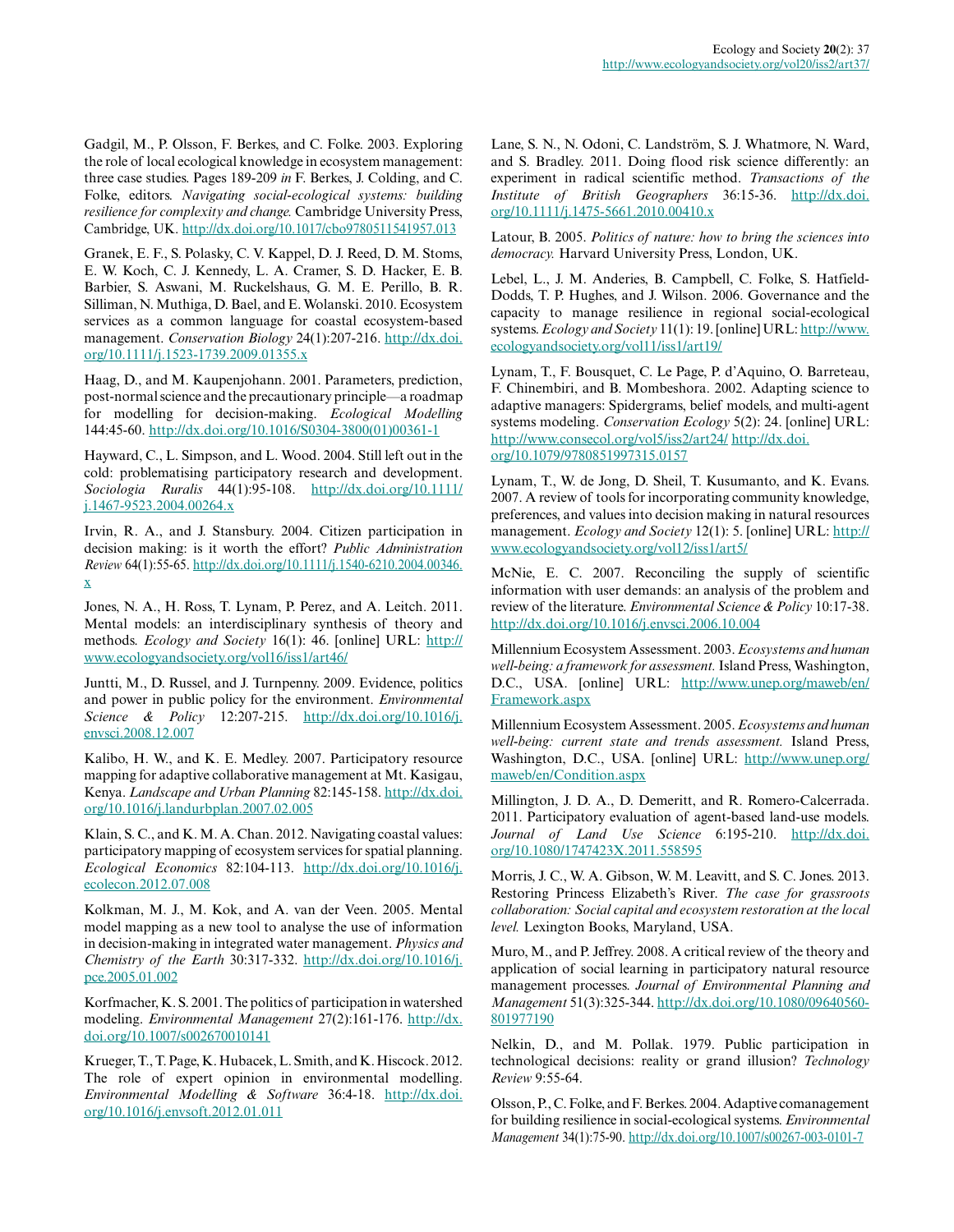Olsson, P., L. H. Gunderson, S. R. Carpenter, P. Ryan, L. Lebel, C. Folke, and C. S. Holling. 2006. Shooting the rapids: navigating transitions to adaptive governance of social-ecological systems. *Ecology and Society* 11(1): 18. [online] URL: [http://www.](http://www.ecologyandsociety.org/vol11/iss1/art18/) [ecologyandsociety.org/vol11/iss1/art18/](http://www.ecologyandsociety.org/vol11/iss1/art18/)

Ostrom, E., and T. K. Ahn. 2009. The meaning of social capital and its link to collective action. *In* G. T. Svendsen and G. L. Svendsen, editors. *Handbook of social capital: the troika of sociology, political science, and economics.* Edward Elgar, Cheltenham, UK. [http://dx.doi.org/10.4337/9781848447486.00008](http://dx.doi.org/10.4337%2F9781848447486.00008) 

Pahl-Wostl, C., and M. Hare. 2004. Processes of social learning in integrated resources management. *Journal of Community & Applied Social Psychology* 14:193-206. [http://dx.doi.org/10.1002/](http://dx.doi.org/10.1002%2Fcasp.774) [casp.774](http://dx.doi.org/10.1002%2Fcasp.774)

Pahl-Wostl, C., J. Sendzimir, P. Jeffrey, J. Aerts, G. Berkamp, and K. Cross. 2007. Managing change toward adaptive water management through social learning. *Ecology and Society* 12(2): 30. [online] URL: [http://www.ecologyandsociety.org/vol12/iss2/](http://www.ecologyandsociety.org/vol12/iss2/art30/) [art30/](http://www.ecologyandsociety.org/vol12/iss2/art30/)

Peterson, G. D., G. S. Cumming, and S. R. Carpenter. 2003. Scenario planning: a tool for conservation in an uncertain world. *Conservation Biology* 17(2):358-366. [http://dx.doi.org/10.1046/](http://dx.doi.org/10.1046%2Fj.1523-1739.2003.01491.x) [j.1523-1739.2003.01491.x](http://dx.doi.org/10.1046%2Fj.1523-1739.2003.01491.x)

Prell, C., K. Hubacek, M. Reed, C. Quinn, N. Jin, J. Holden, T. Burt, M. Kirby, and J. Sendzimir. 2007. If you have a hammer everything looks like a nail: traditional versus participatory model building. *Interdisciplinary Science Reviews* 32(3):263-282. [http://](http://dx.doi.org/10.1179%2F030801807x211720) [dx.doi.org/10.1179/030801807x211720](http://dx.doi.org/10.1179%2F030801807x211720) 

Pretty, J., and H. Ward. 2001. Social capital and the environment. *World Development* 29(2):209-227. [http://dx.doi.org/10.1016/](http://dx.doi.org/10.1016%2Fs0305-750x%2800%2900098-x) [s0305-750x\(00\)00098-x](http://dx.doi.org/10.1016%2Fs0305-750x%2800%2900098-x)

Primmer, E., and M. Furman. 2012. Operationalising ecosystem service approaches for governance: do measuring, mapping and valuing integrate sector-specific knowledge systems? *Ecosystem Services* 1:85-92. [online] URL: [http://dx.doi.org/10.1016/j.](http://dx.doi.org/10.1016%2Fj.ecoser.2012.07.008) [ecoser.2012.07.008](http://dx.doi.org/10.1016%2Fj.ecoser.2012.07.008) 

Raymond, C. M., B. A. Bryan, D. Hatton MacDonald, A. Cast, S. Strathearn, A. Grandgirard, and T. Kalivas. 2009. Mapping community values for natural capital and ecosystem services. *Ecological Economics* 68:1301-1315. [http://dx.doi.org/10.1016/j.](http://dx.doi.org/10.1016%2Fj.ecolecon.2008.12.006) [ecolecon.2008.12.006](http://dx.doi.org/10.1016%2Fj.ecolecon.2008.12.006) 

Raymond, C. M., I. Fazey, M. S. Reed, L. C. Stringer, G. M. Robinson, and A. C. Evely. 2010. Integrating local and scientific knowledge for environmental management. *Journal of Environmental Management* 91:1766-1777. [http://dx.doi.org/10.1016/](http://dx.doi.org/10.1016%2Fj.jenvman.2010.03.023) [j.jenvman.2010.03.023](http://dx.doi.org/10.1016%2Fj.jenvman.2010.03.023)

Reed, M. S. 2008. Stakeholder participation for environmental management: a literature review. *Biological Conservation* 141:2417-2431. [http://dx.doi.org/10.1016/j.biocon.2008.07.014](http://dx.doi.org/10.1016%2Fj.biocon.2008.07.014) 

Reed, M. S., A. C. Evely, G. Cundill, I. Fazey, J. Glass, A. Laing, J. Newig, B. Parrish, C. Prell, C. Raymond, and L. C. Stringer. 2010. What is social learning? *Ecology and Society* 15(4): r1. [online] URL: [http://www.ecologyandsociety.org/vol15/iss4/](http://www.ecologyandsociety.org/vol15/iss4/resp1/) [resp1/](http://www.ecologyandsociety.org/vol15/iss4/resp1/) 

Reyers, B., R. Biggs, G. S. Cumming, T. Elmqvist, A. P. Hejnowicz, and S. Polasky. 2013. Getting the measure of ecosystem services: a social-ecological approach. *Frontiers in Ecology and the Environment* 11:268-273. [http://dx.doi.org/10.1890/120144](http://dx.doi.org/10.1890%2F120144) 

Rowe, G., and L. J. Frewer. 2000. Public participation methods: a framework for evaluation. *Science, Technology, & Human Values* 25(1):3-29. [http://dx.doi.org/10.1177/016224390002500101](http://dx.doi.org/10.1177%2F016224390002500101)

Sheil, D., and N. Liswanti. 2006. Scoring the importance of tropical forest landscapes with local people: patterns and insights. *Environmental Management* 38(1):126-136. [http://dx.doi.org/10.1007/](http://dx.doi.org/10.1007%2Fs00267-005-0092-7) [s00267-005-0092-7](http://dx.doi.org/10.1007%2Fs00267-005-0092-7) 

Shucksmith, M. 2000. Endogenous development, social capital and social inclusion: perspectives from LEADER in the UK. *Sociologia Ruralis* 40(2):208-218. [http://dx.doi.org/10.1111/146](http://dx.doi.org/10.1111%2F1467-9523.00143) [7-9523.00143](http://dx.doi.org/10.1111%2F1467-9523.00143)

Souchère, V., L. Millair, J. Echeverria, F. Bousquet, C. Le Page, and M. Etienne. 2010. Co-constructing with stakeholders a roleplaying game to initiate collective management of erosive runoff risks at the watershed scale. *Environmental Modelling & Software* 25:1359-1370. [http://dx.doi.org/10.1016/j.envsoft.2009.03.002](http://dx.doi.org/10.1016%2Fj.envsoft.2009.03.002) 

Stephenson, J. 2008. The cultural values model: an integrated approach to values in landscapes. *Landscape and Urban Planning* 84:127-139. [http://dx.doi.org/10.1016/j.landurbplan.2007.07.003](http://dx.doi.org/10.1016%2Fj.landurbplan.2007.07.003) 

Stringer, L. C., A. J. Dougill, E. Fraser, K. Hubacek, C. Prell, and M. Reed. 2006. Unpacking "participation" in the adaptive management of social-ecological systems: a critical review. *Ecology and Society* 11(2): 39. [online] URL: [http://www.](http://www.ecologyandsociety.org/vol11/iss2/art39/) [ecologyandsociety.org/vol11/iss2/art39/](http://www.ecologyandsociety.org/vol11/iss2/art39/)

Tippett, J., J. F. Handley and J. R. Ravetz. 2007. Meeting the challenges of sustainable development-a conceptual appraisal of a new methodology for participatory ecological planning. *Progress in Planning* 67:9-98. [http://dx.doi.org/10.1016/j.](http://dx.doi.org/10.1016%2Fj.progress.2006.12.004) [progress.2006.12.004](http://dx.doi.org/10.1016%2Fj.progress.2006.12.004) 

Tippett, J., B. Searle, C. Pahl Wostl, and Y. Rees. 2005. Social learning in public participation in river basin management-early findings from HarmoniCOP European case studies. *Environmental Science & Policy* 8(3):287-299. [http://dx.doi.org/10.1016/j.](http://dx.doi.org/10.1016%2Fj.envsci.2005.03.003) [envsci.2005.03.003](http://dx.doi.org/10.1016%2Fj.envsci.2005.03.003) 

Tompkins, E. L., and W. N. Adger. 2004. Does adaptive management of natural resources enhance resilience to climate change? *Ecology and Society* 9(2): 10. [online] URL: [http://www.](http://www.ecologyandsociety.org/vol9/iss2/art10/) [ecologyandsociety.org/vol9/iss2/art10/](http://www.ecologyandsociety.org/vol9/iss2/art10/) 

Turnpenny, J. T., I. Lorenzoni, and M. Jones. 2009. Noisy and definitely not normal: responding to wicked issues in the environment, energy and health. *Environmental Science & Policy* 12:347-358. [http://dx.doi.org/10.1016/j.envsci.2009.01.004](http://dx.doi.org/10.1016%2Fj.envsci.2009.01.004)

Van den Belt, M. 2004. *Mediated modeling: a system dynamics approach to environmental consensus building.* Island Press, Washington, D.C., USA.

van Wyk, E., D. J. Roux, M. Drackner, and S. F. McCool. 2008. The impact of scientific information on ecosystem management: making sense of the contextual gap between information providers and decision makers. *Environmental Management* 41:779-791. [http://dx.doi.org/10.1007/s00267-008-9084-8](http://dx.doi.org/10.1007%2Fs00267-008-9084-8)